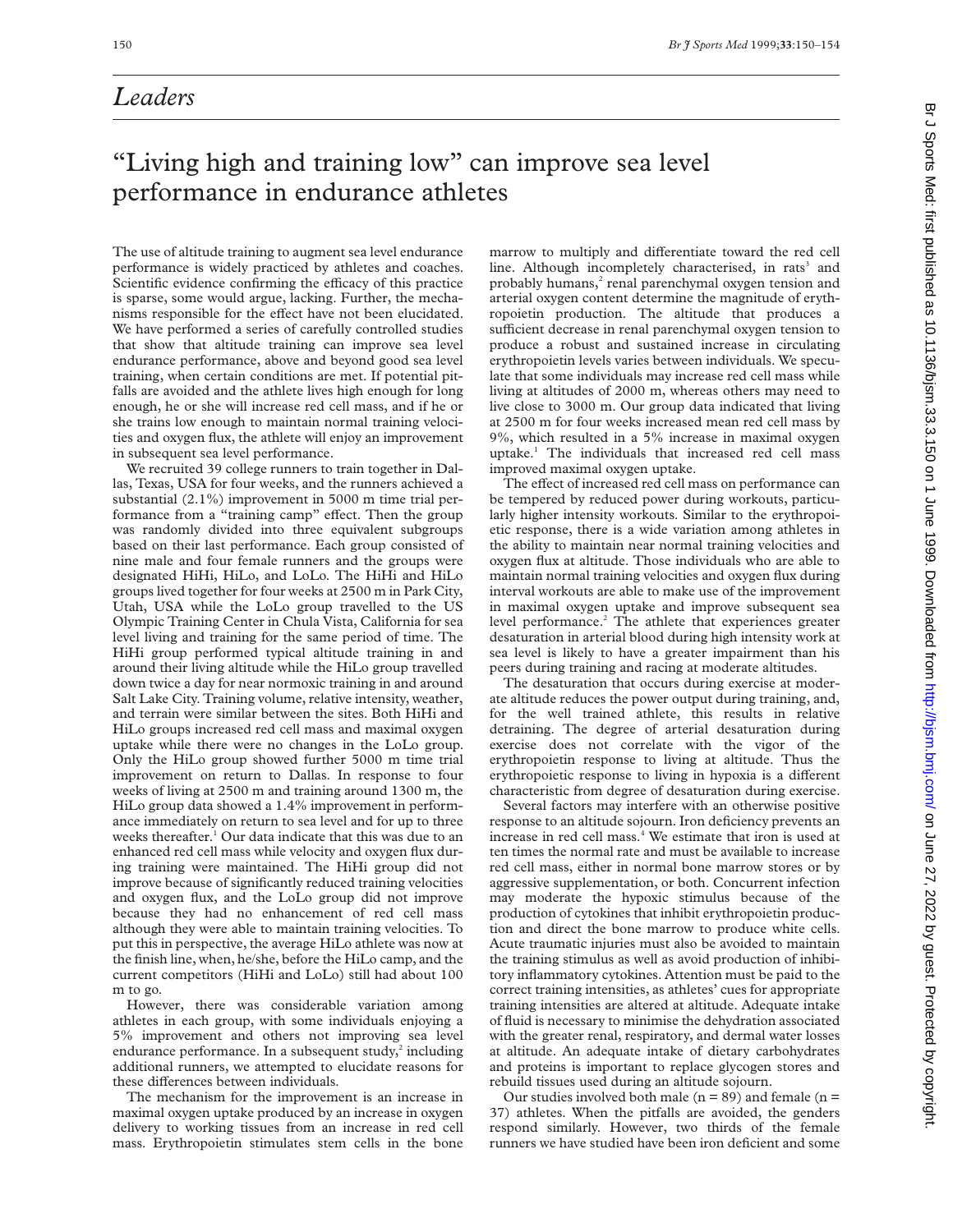have had disordered eating patterns. Thus extra care must be taken to ensure adequate nutrition and iron availability for female athletes considering an altitude sojourn.

Our original studies were performed on American university varsity runners. They are accomplished athletes, but the group would not be considered elite. In addition, we studied them during summer when they may not have been at their peak of fitness for the year. To be able to generalise our results further, we studied a group of 27 elite American middle and long distance runners after they had completed the NCAA Championships or the USA Track and Field National Championships. The National Championships also served as tryouts for the IAAF World Championships, ensuring peak levels of fitness before the HiLo camp. After living for four weeks at 2500 m and performing high intensity training at 1300 m, the group improved 3000 m time trial performance by  $1.2\%$ .<sup>5</sup> The changes in haemoglobin concentration, maximal oxygen uptake, and running performance of the elite men and women were essentially identical with that obtained with the university runners. Thus we believe that our data can be generalised to all levels of endurance sport.

The hypoxia associated with training for four weeks at low altitudes (1250–1750 m) did not alter skeletal muscle histochemistry or biochemistry in our studies.<sup>6</sup> Capillary density and activities of marker enzymes for glycolysis, fatty acid utilisation, and oxidative metabolism were unchanged after training at either low or moderate altitudes. Similarly there were no improvements in tissue buffer capacity or oxygen deficit from training under conditions of mild to moderate hypoxia. Myoglobin levels are unchanged by these perturbations. Indeed, improvement in sea level endurance performance seemed to be associated with maintenance of normal rates of oxygen transport. These data suggest that maintaining oxygen availability to the tissues is the critical component required to avoid negative effects on the ability of skeletal muscle to perform high intensity work on return to sea level.

### Cricket: injury in long trousers

Cricket returns to centre stage (some of the England team must feel they have never been off it!) on 14 May with the 1999 Cricket World Cup. England play the holders, Sri Lanka, at Lords in the tournament's opening match. It ends 41 matches later with the final, again at Lords, on 20 June. England will play nine games to get there and in some ways this encapsulates the changing face of international cricket: as many tests as always, a lot more high intensity one day internationals, with the season extended through 12 months of the year.

The time for rest and recuperation is minimal, and overuse has become the major scourge of our elite cricketers. It is not only the elites who suffer. Our promising adolescent fast bowlers, with commitments to school, club, county, and country will spend most of their summer holidays bowling on a daily basis, and the epidemic of pars stress fractures in adolescence is well established.<sup>1</sup> Crucially the drop out rate in the United Kingdom is not known, but the Australians are concerned (Twoomey L, personal communication) and highlight the numbers of promising fast bowlers in schools (plenty), in the academies (some), and at elite level (few). It is encouraging to see the England and Wales Cricket Board (ECB) following the example of the Australian Cricket Board (ACB) in issuing bowling

An extension of these findings has been the creation of hypoxic environments in which to live at sea level, which can be easily emerged from for training. The reduction in the number of oxygen molecules in a given litre of air is achieved by either adding nitrogen or reducing the barometric pressure. A significant problem with these technologies is the length of time spent under hypoxic conditions within a 24 hour period and the number of weeks spent in that environment. Suppression of erythropoiesis during the time in normoxia may negate any stimulation of erythropoiesis gained from the time spent in the hypoxic environment.

In summary, our data show that if a healthy endurance athlete with normal iron stores lives high enough (2000 to 3000 m) for long enough (three to four weeks) to produce a robust and sustained increase in erythropoietin, he or she will achieve an increase in red cell mass. This increase in red cell mass will produce an increase in maximal oxygen uptake, which, as long as training velocities and oxygen flux are maintained, will result in an improvement in subsequent sea level performance.

#### JAMES STRAY-GUNDERSEN BENJAMIN D LEVINE

*Norwegian University of Sport and Physical Education*

- 1 Levine BD, Stray-Gundersen J. "Living high-training low": the effect of moderate altitude acclimatization with low altitude training on sea level performance in trained runners. *J Appl Physiol* 1997;**83**:102–12.
- 2 Chapman RF, Stray-Gundersen J, Levine BD. Individual variation in response to altitude training. *J Appl Physiol* 1998;**85**:1448−56.
- 3 Ou LC, Salceda S, Schuster SJ, *et al*. Polycythemic responses to hypoxia: molecular and genetic mechanisms of chronic mountain sickness. *J Appl Physiol* 1998;**84**:1242–51.
- 4 Stray-Gundersen JC, Alexander A, Hochstein D, *et al*. Failure of red cell volume to increase to altitude exposure in iron deficient runners. *Med Sci Sports Exerc* 1992;**24**:S90.
- 5 Stray-Gundersen J, Chapman RF, Levine BD. HiLo altitude training improves performance in elite runners. *Med Sci Sports Exerc* 1998;**30**:S35.
- 6 Stray-Gundersen J, Bertocci L, Levine BD. Effects of low or moderate altitude training on skeletal muscle. *Med Sci Sports Exerc* 1999;31:S00.

prescription guidelines for both practice and match play for a given age. Twelve month ECB contracts for the elites will help, as will heightened awareness among players, coaches, and parents of the perils of bowling too fast for too long.<sup>2</sup> Injury prone bowling techniques are now well established,<sup>3</sup> and technique alterations should be used primarily as a proactive measure early in a fast bowler's career (bowl front-on or side-on but do not mix the two), and the pitfalls of changing technique in reaction to back injury, with or without surgery, are not inconsiderable, not least in loss of form.

It has been immensely refreshing to watch the ECB and their medical team grasp these concepts and move away from an overdependence on imaging, the needle, and the knife. Focus on these and the fundamental roles of overuse and incorrect technique in the aetiology of cricket injury become somewhat obscured. They end up as an alternative, rather than an adjunct, to adequate rehabilitation. The players themselves are increasingly aware of what is on offer. Some took advantage of Pilates classes during the winter tour, recognising the benefits of core stability training in both the prevention and treatment of injury. The sports medicine specialist is uniquely placed to "gatekeep", guiding the players through the myriad of treatment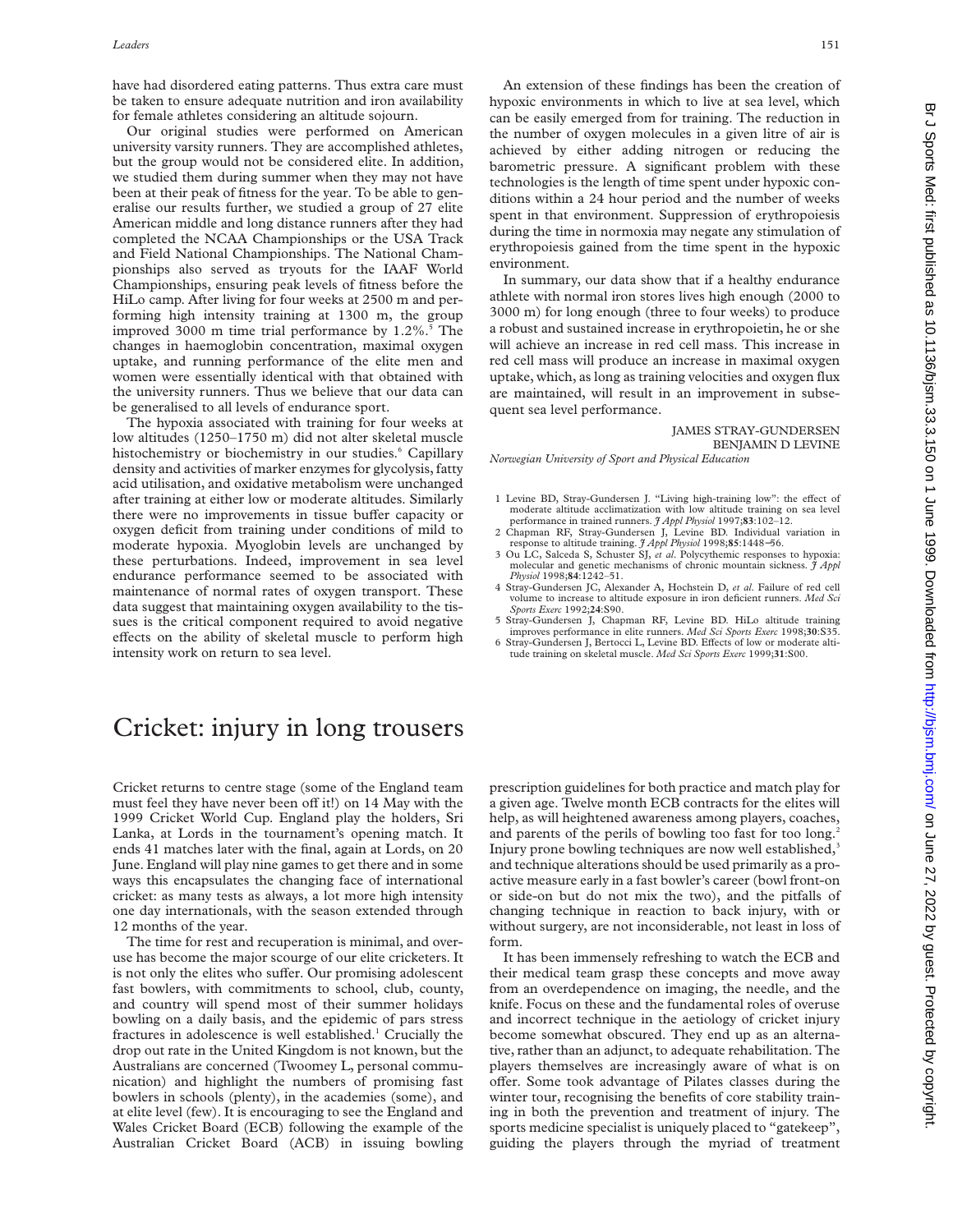modalities available to them, some effective and some not, while avoiding the temptation to opt for the quick fix that time constraints render so attractive.

Asked recently what billiards, bowls, cricket, curling, golf, and riflery have in common, I immediately replied that they were all sports played in long trousers. In fact they were all grouped as low static low dynamic types of exercise by sport at the 26th Bethesda Conference of 1994 (a consensus meeting of cardiologists, sponsored by the American College of Cardiology and the American College of Sports Medicine)<sup>4</sup> aimed at athletes with known cardiac disease such as hypertrophic obstructive cardiomyopathy (HOCM). Perhaps this encapsulates a problem that our fast bowlers face, and yet they operate at about 80% of maximum heart rate for most of their spell with vertical ground reaction forces at front foot impact of up to nine times body weight.

Whether I choose billiards or fast bowling for any child of mine with HOCM is an irrelevance, but knowing your sport is not. Spare a thought then for the likes of Fraser, Mullally, and Gough just returned from an Ashes series and a four month tour of Australia and soon to depart for Sharja for a one day tournament through to the World Cup in May/June, followed by a test series against New Zealand, the tail end of the county cricket season, and departure in October for a winter in South Africa. And maybe some billiards to relax in between!

PHILIP BELL

*Clinical Director, Sports and Orthopaedic Medicine, Barbican Health*

- 1 Congeni J, McCulloch J, Swanson K. Lumbar spondylolysis. Study of natu-ral progression in athletes. *Am J Sports Med* 1997;**25**:248–53.
- 2 Bell P. Spondylolysis in fast bowlers: principles of prevention and a survey of awareness among cricket coaches. *Br J* Sports *Med* 1992;26:273–5. Blind B, Burnett A, Stockhill N, *et al.* The fast bowler in cricket: a
- 
- 4 Mitchell JH, Haskell WL, Raven PB. *et al*. Classification of sports: 26th Bethesda Conference: recommendations for determining eligibility for competition on athletes with cardiovascular abnormalities. *J Am Coll Cardiol* 1994;**24**:864–6.

## Seeking misclassification: "doping" in disability sport

Disability sport has grown in this country from the early Stoke Mandeville Games set up by Sir Ludwig Guttmann to the elite international level it is today.<sup>1-3</sup> Excellent work has gone into the development of classification systems that are accepted by the International Paralympic Committee, and new ways of improving the system are always under review. However, what happens when an athlete is determined to obtain an inappropriate classification? This is the disability sports equivalent of doping, because the athlete is trying to achieve a performance level that is not within his or her normal physiological range of performance in that class. Misclassification is an attempt to achieve an unfair advantage over other competitors by either wilfully increasing a functional deficit or somatising subconsciously a psychological problem.

The classification system $45$  itself was developed to allow athletes with different physical disabilities to compete against each other in classes when they have the same functional disability. In swimming, for example, the athlete performs a bench test followed by a functional water mobility test, and two independent international experts assign the classification. These experts are a medical professional such as a physiotherapist and a technical expert. There are two tests because, for example, someone with cerebral palsy may perform badly when walking but find the movements and the buoyancy of the water more helpful than another athlete on dry land. In the last 18 months I have seen disabled athletes try to "maximise" their symptoms and signs of disability with the hope of getting selected. This may seem a perverse statement to make in disability sport: that to win you need to be more disabled. However, consider the system. If an athlete appears more disabled than he or she really is, he or she is put in a more disabled (functionally disabled) class and so is more likely to beat his or her opponents.

The team doctor normally has to maintain a distance from the classification procedure or else confidentiality and the trust of the athlete could be lost. However, there are occasions when this is a very delicate balancing act.

The pressure on disabled athletes to perform has increased now that most sports are under the auspices of their able bodied counterparts. Lottery money has exposed serious divisions between sports and increased the pressure on athletes in the World Class Performance Plan. The sport is no longer for rehabilitating disabled people, but is a serious elite international business with all the problems that that can bring. There is no place for "do-gooders" who feel "sorry for the poor disabled". These are extremely competent elite athletes with staggering world record times. Psychological testing of 120 athletes from individual sports showed no differences from their able bodied counterparts.<sup>6</sup>

Truly disabled athletes must be protected from those who consciously or subconsciously try to be disabled to represent their country. It is of enormous importance to have highly trained classifiers, physiotherapists, and medical staff along with vigilant team managers. It is the ability not the disability of the person that is looked for and encouraged.

*Team doctor of the British Paralympic Association*

F Y FIRTH

- 1 Arbuthnott K. Sport for people with a disability: the current state of play. *Br J Sports Med* 1998;**32**:275–276.
- 2 Jackson RW, Friedericksen A. Sport for the physically disabled: the 1976 Olympiad (Toronto). *Am J Sports Med* 1979;**7**:293–8.
- 3 Clark MW. Competitive sports for the disabled. *Am J Sports Med* 1980;**8**:366–9.
- 4 Meaden CA. Assessment of people with a disability. London: Disability Sport England Office, 1990. 5 Mahoney FI, Barthel DW. Functional evaluation (ADL): the Barthel index;
- rehabilitation notes. *Maryland State Medical Journal* 1985;Feb:61–4. 6 Firth FY. *The motivational orientation of elite disabled athletes and the relation-ship to trait anxiety*. PhD Thesis, 1998.
-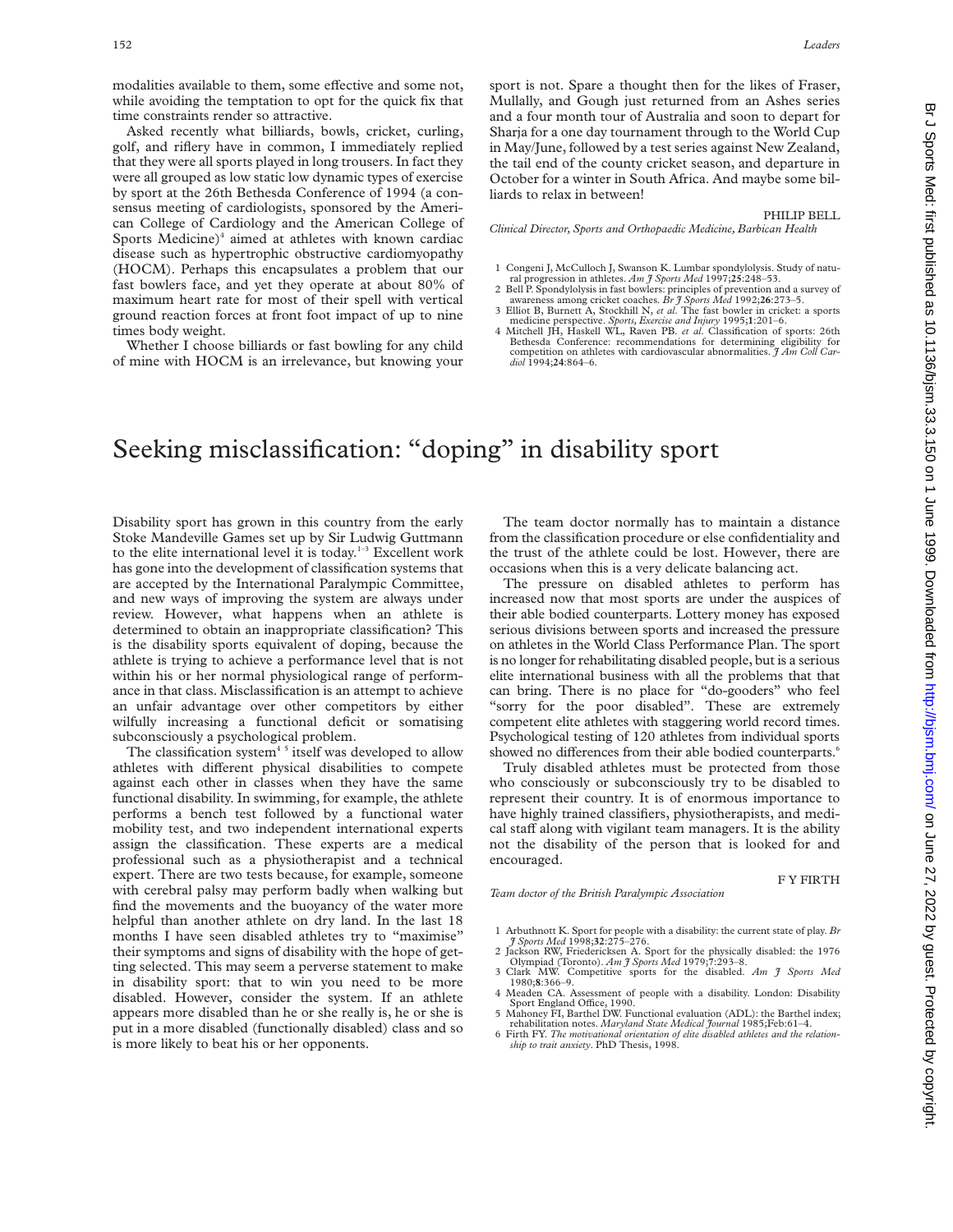## Boxing and medicine

#### Boxing damages your brain: don't let anyone tell you different<sup>1</sup> Barry McGuigan

A vagary of the law in the United Kingdom is that no offence to a boxer is committed during a fight because both parties have agreed to it and the validity of the contest is beyond question if sanction is given by the British Boxing Board of Control. The latter depends for its authority on the involvement of doctors. The legality of boxing depends on some puzzling public policy decisions.2

Historically the judgment in R *v* Young and Others, 22 November 1866 in the Central Criminal Court before Bramwell B ties doctors to boxing. John Young and others were indicted for feloniously killing and slaying Edward Wilmut. On 9 October, Young and Wilmut naked to the waist, wearing gloves, boxed each other in a room where there was a ring, one side of which was formed by one side of the room and the other by ropes. The others acted as seconds or were there as spectators. They then fought a succession of rounds, sparring and hitting each other as hard as they liked with gloves for upwards of one hour. At the last round Wilmut fell, either from a blow or a shove from Young, and struck his head against a post which ran in the centre of the ring. He died five hours later at Charing Cross Hospital. The evidence of George Airy, the House Surgeon at Charing Cross Hospital, showed that the deceased died from a rupture of an artery in the brain caused by a bruise over the right ear which might have been caused either by a blow or a fall. Bramwell B, in his summing up, placed great emphasis on the evidence of Dr Airy and stated "but the medical witness here had stated that this sparring with gloves was not dangerous and not a thing likely to kill".<sup>3</sup> The defendants were found not guilty. This initial decision, followed by the dicta in R  $v$  Coney<sup>4</sup> 1882, has given rise to the special situation which allows the sport of professional boxing to be removed in practice from the assault provision in the Offences Against the Person Act 1861. The fact that the evidence of Dr Airy was what clearly persuaded the jury to return the verdict of not guilty in R *v* Young was the first instance in the continuing relationship between boxing and medicine.

For those who oppose boxing, the sport is exploitative, repulsive, and without any worth, beyond satiating the blood lust of its spectators. On the other hand, supporters of the sport believe it to be an exhilarating exhibition of skill between, for the most part, two highly trained, physically comparable, and skilled athletes. As well it is claimed to provide an avenue to prosperity for a section of the population who are disadvantaged because of social class and lack of education. These two points of view are clearly set at the extreme ends of the argument and there is rarely a middle ground to be found when commenting on the sport. Boxing is unequivocally a dangerous sport. There is ample evidence that boxing can and does cause brain<sup>56</sup> and eye<sup>7</sup> damage.

One polar opposite view is as expressed by Kevin Wildes, Assistant Professor of Philosophy, Georgetown University in *Boxing and medicine*<sup>8</sup> that in a multicultural post-Christian morally pluralistic society it would be wrong to ban boxing, as the society in which we live no longer shares a common moral culture or even a common moral language. Wildes responds to those who favour banning boxing on the grounds that the intention is to cause serious injury by suggesting that this argument fails, for in a

normally pluralistic society there are different views on what constitutes uncivilised and immoral behaviour and there is no universal moral stance that allows society to make such an evaluation of boxing. The dilemma for the medical practitioner is an ethical one. Does he accept the moral stance of the liberal pluralist society? This views the harm due to boxing as being less important than the loss of individual freedom and autonomy that would result if the sport were banned, and places great emphasis on the fact that the professional boxer voluntarily consents to take part in the sport. Or does the practitioner accept that the inevitable damage caused by boxing transforms the ethical question into an absolute moral imperative?

Interestingly, although the most venomous attacks on boxing arise on both sides of the Atlantic from the British Medical Association and the American Medical Association, neither has put their anti-boxing views to a vote of their membership. No practitioner would be surprised at this moral paralysis. Of course, for those of us who practice medicine in the real world the question is: is a boxer's health improved and the prospects for his survival increased by the presence of doctors at the ringside?

Boxing authorities acknowledge the importance of doctors' involvement and readily and willingly introduce new regulations and procedures when medical advisors so recommend. All the world governing bodies of the sport have doctors in their membership to advise on the safety aspects of boxing.

The World Boxing Council Medical Congress (Aruba, May 1997) made 56 recommendations and suggested nine research studies, all aimed at making professional boxing safer. The doctor's involvement with boxing is crucial both to improve safety and to ensure the continuation of the sport. All those involved in boxing are fully aware of the dangers of the sport and are constantly revising the medical regulations in an effort to make it safer.

The British Boxing Board of Control is a voluntary, self elected, and self perpetuating body, the jurisdiction of which is not founded on statute. Perhaps more confidence would exist if the Board were given some statutory status to oversee both amateur and professional boxing. The Boxing Board hopes that Parliament will at sometime recognise the desirability of a disciplined and tightly supervised sport.

A ban on boxing is unlikely even in this "nanny" state, but, within the clearly recognised parameters that strong fit men—and now women—will injure each other, this damage can and must be limited and its effects responded to appropriately and urgently by doctors continuing to be involved with boxing. The practitioner's commitment to the sport at the two levels—namely, regulatory and at ring side, will result in further and significant regulation and rule changes.

*British Boxing Board of Control*

G O'NEILL

- 1 Hughes R. The samurai deep in the soul of McGuigan. *Sunday Times* 1988 April 17;sect A:21. 2 R v Brown [1994] 1 AC 212, Lord Jauncey p246, Lord L Mustill
- pp272–275, Lord Slyn, p282. 3 R v Young [1866] 10 Cox CC 371.
- 
- 
- 4 R v Coney [1882] 8 QBD. 5 British Medical Association. *The boxing debate*, 1993.
- 6 Roberts AH. *Brain damage in boxers*. London: Pitman, 1969:66–99. 7 Giovinazzo VJ, Yannuzzi LA, Sorenson JA,*et al*. The ocular complications of boxing. *Ophthalmology* 1987;**94**:587–960.
- 8 Cantu, R, ed. *Boxing and medicine*. Leeds: Human Kinetics, 1995:115–25.